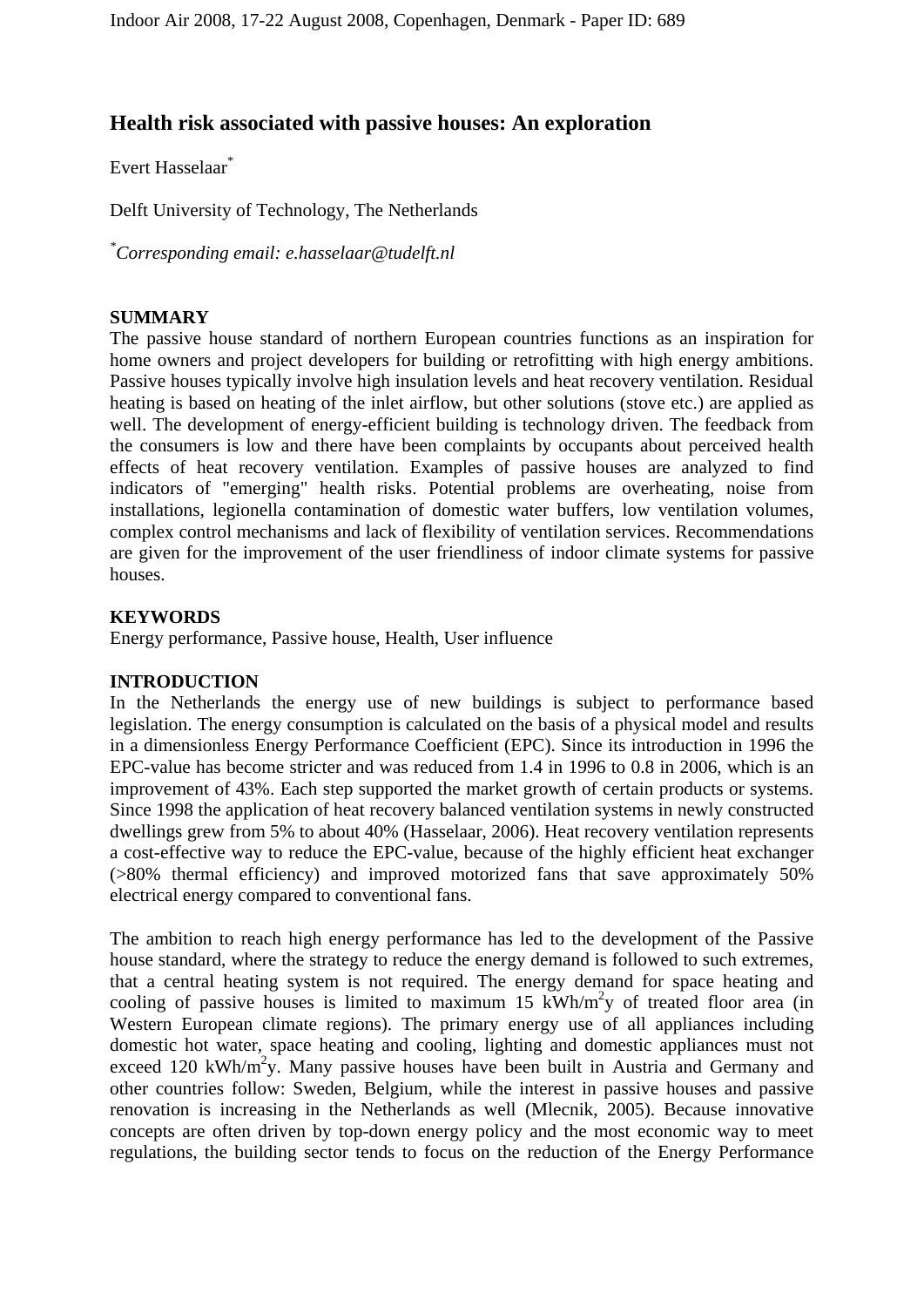Coefficient rather than the actual energy performance. The technology driven approach creates the risk of poor user orientation or conflicts with indoor environmental quality.

In energy efficient designs, a three step strategy is followed: reduce the demand for energy, supply energy through sustainable sources and finally apply systems with high energy efficiency. The leading paradigm of achieving energy quality is to apply improved technology without change of behavior required, but occupants of collectively self-built projects have the opinion that behavior does matter in reaching the maximum energy effect (Ornetzeder, 2001). User friendly technological solutions will provide control functions to make performance behavior dependent and with flexibility to allow individual adaptations. This requirement turns the "trias energetica" into a four step strategy, the fourth step being: provide control systems in support of energy conscious handling of processes by the users. Direct involvement of occupants in the design process of dwellings and climate systems is one way of promoting the user friendliness, allowing occupants to "learn" behavior that is more adapted to the needs of sustainable housing (Ornetzeder, 2001). The question is how to organize participation in the design of new buildings and of renovation projects.

Passive house designs typically involve very high insulation levels, triple glazed windows in frames with thermal barrier and perfect sealing. The envelope is without thermal bridges. Heat recovery ventilation is standard. Often, solar thermal and photovoltaic systems are applied. Because of overheating risk in the summer, services for night time cooling (ventilation) are provided, in certain cases by applying ground-to-air heat exchangers. Residual heating can be a simple electrical heat resistance radiator or wood burning stove. Often, however, floor or wall heating are applied, which are systems based on low temperatures and large surfaces. Low temperature systems increase the efficiency of solar systems and heat pumps. Passive houses require space for a thick layer of insulation materials in the envelope and space for equipment such as a buffer for the solar domestic system, ducts and unit for HRV or a heater/hot water back-up for the solar system. Sun shading is provided in most houses (Strom, 2005).

# **METHOD**

The relationship between occupant behaviour and technical services in dwellings represents an interdisciplinary research field that links the social en technical sciences. Work in this field started with involvement in problem analysis and technical trouble shooting and expanded towards studies of user complaints about environmental health. The home visits (500 dwellings) provide data on technical performance, perception and behaviour.

The paper presents an exploration into the indoor environment of passive houses, based on dscribed cases (Daniels, 2007; Greml, 2004; Mlecnik, 2005-2008; Castagna, 2008; Römer, 2005; Strom, 2005) and participating in international discussions on passive houses (Demohouse, Green Solar Cities, Passive House expert meetings). Field data are collected in two passive houses, in minimum energy houses and standard houses, that include installations or design features that are common in passive houses. Therefore the focus is on discussion rather than the presentation of results.

#### **DISCUSSION**

Inspections, interviews and measurements have been performed on the indoor climate systems in two passive houses: in Heusden-Zolder and Bocholt. In general, the occupants are positive about the house. Surprising new occupant experiences refer to certain design freedom and a constant indoor climate. The dwelling acts as a well stirred bowl, with small temperature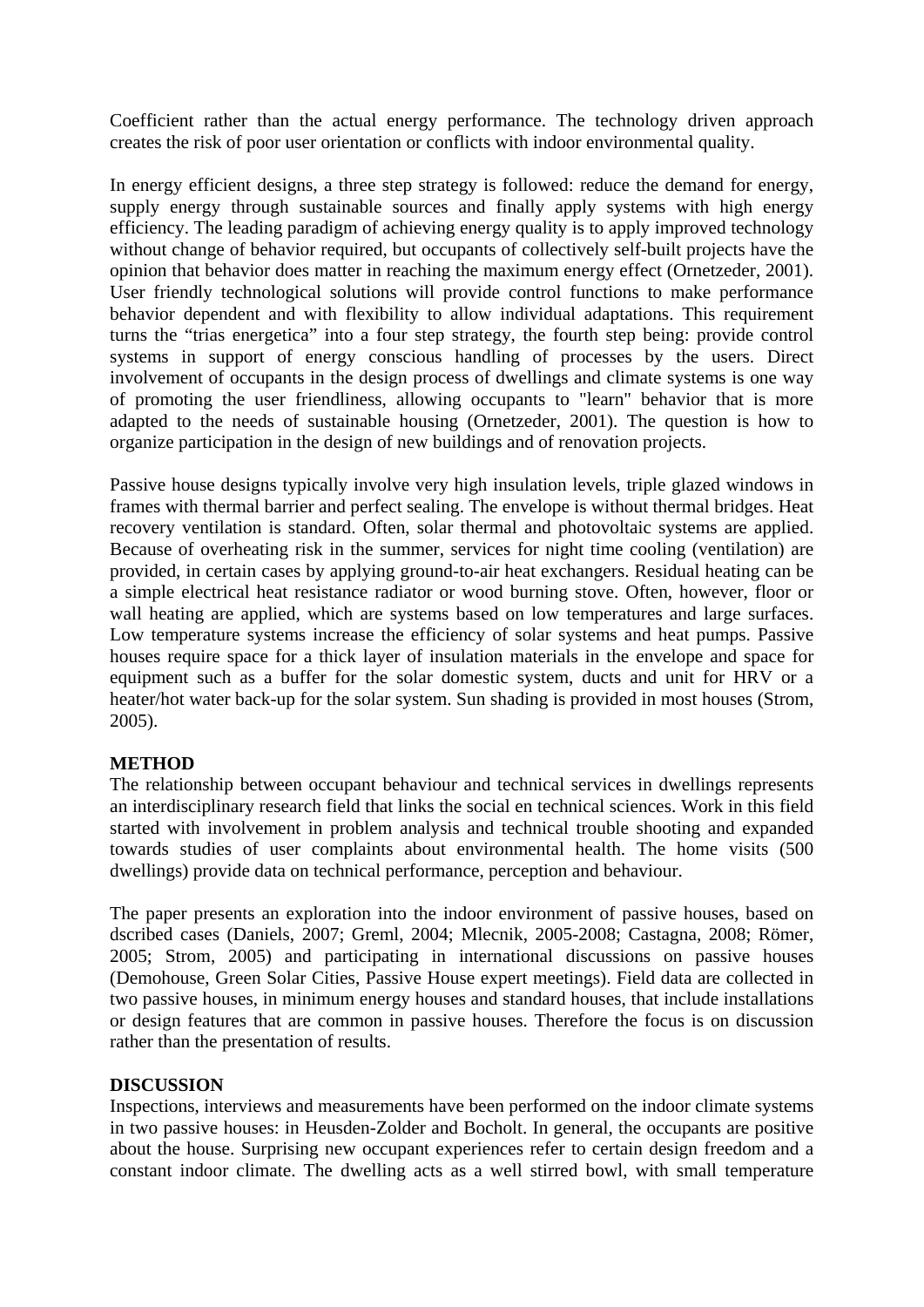differences, and this allows for architectureal features such as open staircases, a vide or high windows, without the associated cold airstreams. The ground-air heat exchanger and the heat recovery unit reduce the influence of variations in outdoor temperatures. The ground-air heat exchanger prevents freezing of the heat recovery unit, but the summer by-pass needs manual operation now. The insulated envelope functions as an acoustic shield against outside, however, contact with wind, rain, the birds and all kinds of events.

Negative experiences were also reported. The heated ventilation air provides enough heat for the house, but the heat flux to the bedrooms tends to be too much and to the living and bathroom too little: in one of the cases an extra convector was added in the living, while the second case has an extra heater in the bathroom. The acousticly insulated envelope makes indoor noise more noticeable, and noise from fans or airflow in dampers is more likely to cause nuisance, stimulating lower setpoints than may be needed for healthy indoor air, especially in smaller houses with many occupants. The measurements show poor ventilation volumes in (mostly) bedrooms, while the circulation is experienced as poor, caused by the (wrong) type and location of air inlet dampers. The installations are complex and unfamiliarity creates potential control and maintenance problems or unpredicted costs.

Occupant behavior has a considerable influence on performance of energy efficient houses and on the successful control of modern appliances for heating, ventilation, domestic hot water and domestic services such as laundry washing and drying and cooking. Behavior is influenced by needs and perceptions, which includes the level of understanding of how a system works. Learning how to use a product is influenced by the user as well as the 'learnability' of the product. The ventilation performance depends among others on the flowrate settings chosen by the occupants. Where indoor air problems occur, poor behavior can be the cause, and/or poor performance of technical systems, even when users try to compensate problems with adapted behavior (Hasselaar, 2006). Occupant behaviour expresses the identity of different types of households, different steps in the housing career, culture, physical and metnal condition and comfort needs. Comfort has great influence on behaviour: comfort optimising is an important motivation for control of ventilation and heating, for cleaning habits, etc. Comfort optimising can conflict with healthy housing, for instance when fear of draughts limit the use of air inlet openings. Because it is hard to influence behaviour, the userfriendliness of technologies is a key indicator of performance (Hasselaar 2006).

Houses that are densely occupied (more than one person per room average) have more important pollution concentrations that houses with large volume and few people or pets. It means that the ventilation quality of small and over-occupied houses needs proper attention.

#### **Ventilation**

All passive houses have heat recovery ventilation (HRV). The preheated air is ducted into each room. According to the Dutch Building Decree the volumes must be based on the surface area of rooms, not on people present, which causes potential insufficient ventilation in bedrooms  $\langle 15 \text{ m}^2 \rangle$  with two adult people. The location of the inlet damper influences the airflow and air change efficiency. The inlet is often near the separating door, not in the facade area. Several occupants of the newly constructed neighborhood of Vathorst in Amersfoort in the Netherlands reported health complaints that they relate to the HRV system (Ginkel ,2007). The results show that the ventilation capacity failed to meet the requirements in the majority of the dwellings. The quality of the indoor environment was inadequate for the parameters noise, draught, CO2, formaldehyde and high indoor temperatures in summer. These factors contributed to the health risks, not so much the heat recovery ventilation per se, however, the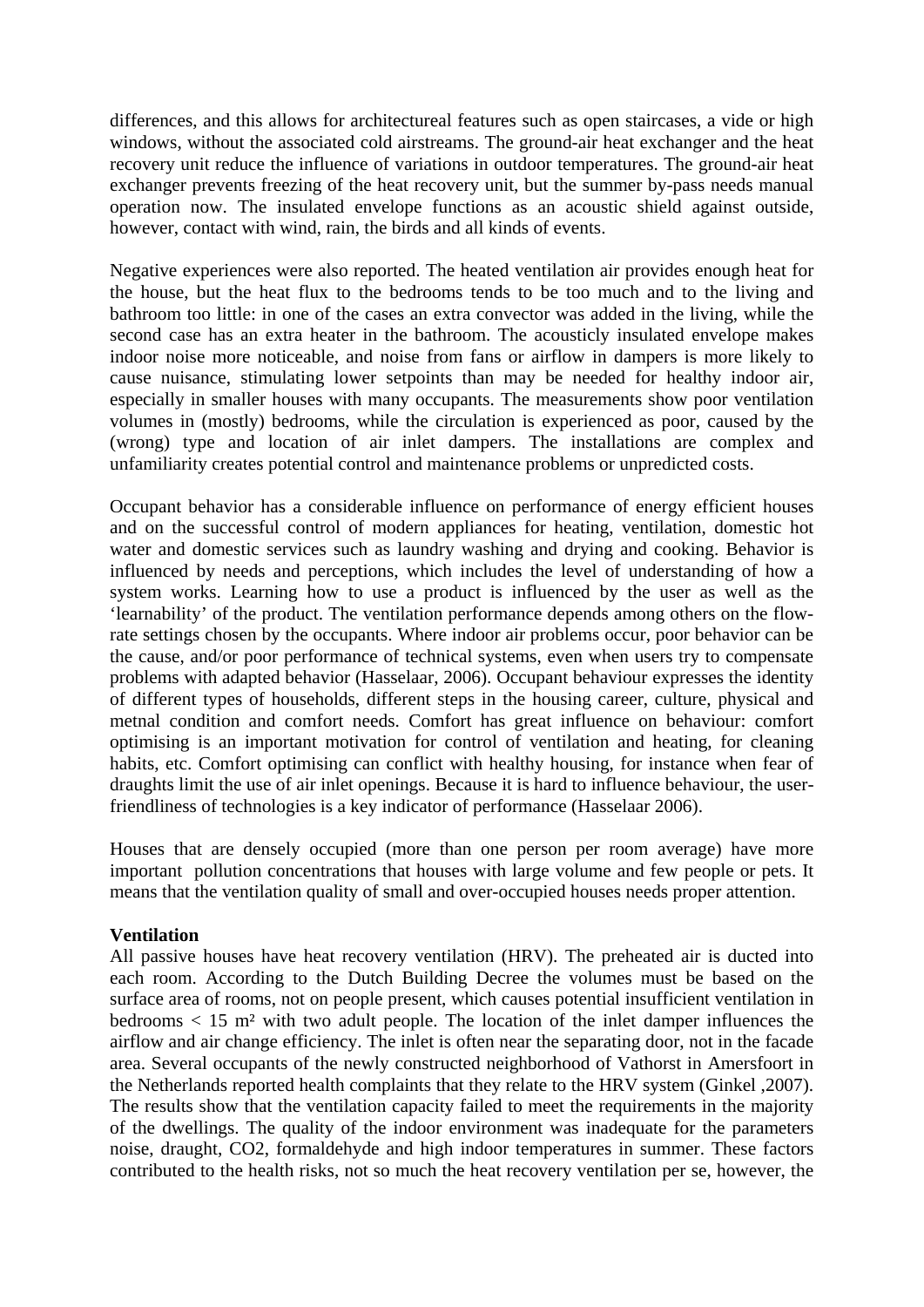health complaints occurred more often in dwellings with HRV than with CMV (Ginkel, 2007). One of the reasons is that occupants could not ventilate "around"thi system because natural inlet opening could not compensate for the low mechanical air inlet. Complaints in these inspected projects are mainly: fresh air is not fresh; the ventilation capacity is low, the system makes noise when at standard fan speed, ceilings or walls become dirty from deposition of particles and the the system contributes to overheating, when not supplied with a 100% bypass. Due to reports in other cities these problems are considered non-specific for Vathorst, but point at problems in possibly 20-30 % of modern houses with HRV.

Dirty filters reduce the air volume with 15-25% and create imbalance between inlet and exhaust (Römer, 2003). Maintenance visits can restore the capacity, which requires that the capacity is measured and dampers are adjusted. Cleaning is required at short intervals, while filters, units and ducts tend to be cleaned only at intervals of 6 months to one year, the unit once in 8 years and the ducts after 15 years or longer (Hasselaar, 2004; 2006). Cleaning the fan alone does not restore the capacity.

Occupants in general do not know how much air change is required and how well a ventilation system works. They tend to overreact: the window is opened widely after sensation of bad smell, but closed again after a short while. Permanent ventilation is problematic when this function is associated with noise, draught or cost of electricity and heating. Fear of draught while in bed and disturbance by noise are reasons for sleeping with closed inlet openings and mechanical inlet at lowest set point (Soldaat, 2006).

Bedrooms in dwellings without heat recovery ventilation are flushed daily for about 30 minutes, which is not sufficient to remove moisture and pollutants that are absorbed by bedding and surface areas. Poor circulation is in the first place the effect of low exhaust capacity. Cross-ventilation and flushing is well understood by occupants, implying that problems may occur mainly in houses without openings that allow cross flow. These properties are excluded in most passive houses: the circulation relies upon mechanical driving forces. The ventilation requirements point at services that are especially crucial in Passive houses: continuous ventilation with (almost) standard volumes at low acoustic level, natural summer and nighttime ventilation, peak mechanical exhaust (reciculation hood in the kichen) and with attention to the need of heat recovery ventilation during the winter period, while "winter" refers to a shorter period in well insulated dwellings than in traditional dwellings.

#### **Health issues**

Complaints about the indoor environment indicate that certain health complaints are more prevalent with heat recovery ventilation systems. The occupancy level of dwellings is an indicator of health risk exposure as well (Hasselaar, 2006). Especially the social rented dwellings have both a high occupancy and smaller number of rooms with smaller dimensions compared to owner occupied dwellings. Higher occupancy is related with more pets, because many parents like to bring their children in contact with pets. Smaller and well occupied passive houses are more at risk, with the following indicators of potential health hazards:

-the use of gas cookers (or other fuels that emit into indoor environment);

-the use of fossil fuels in heaters or a fire place;

-chemical emissions from decoration materials;

-emissions from cleaning materials, pesticides, fragrances, candles, incense, etc.;

-biological emissions, based on the age of the mattress, the type and humidity and cleanliness of surface (flooring) materials, soft decorations and other dust pockets;

-excessive moisture production: more than 3 showers per day and laundry drying indoors;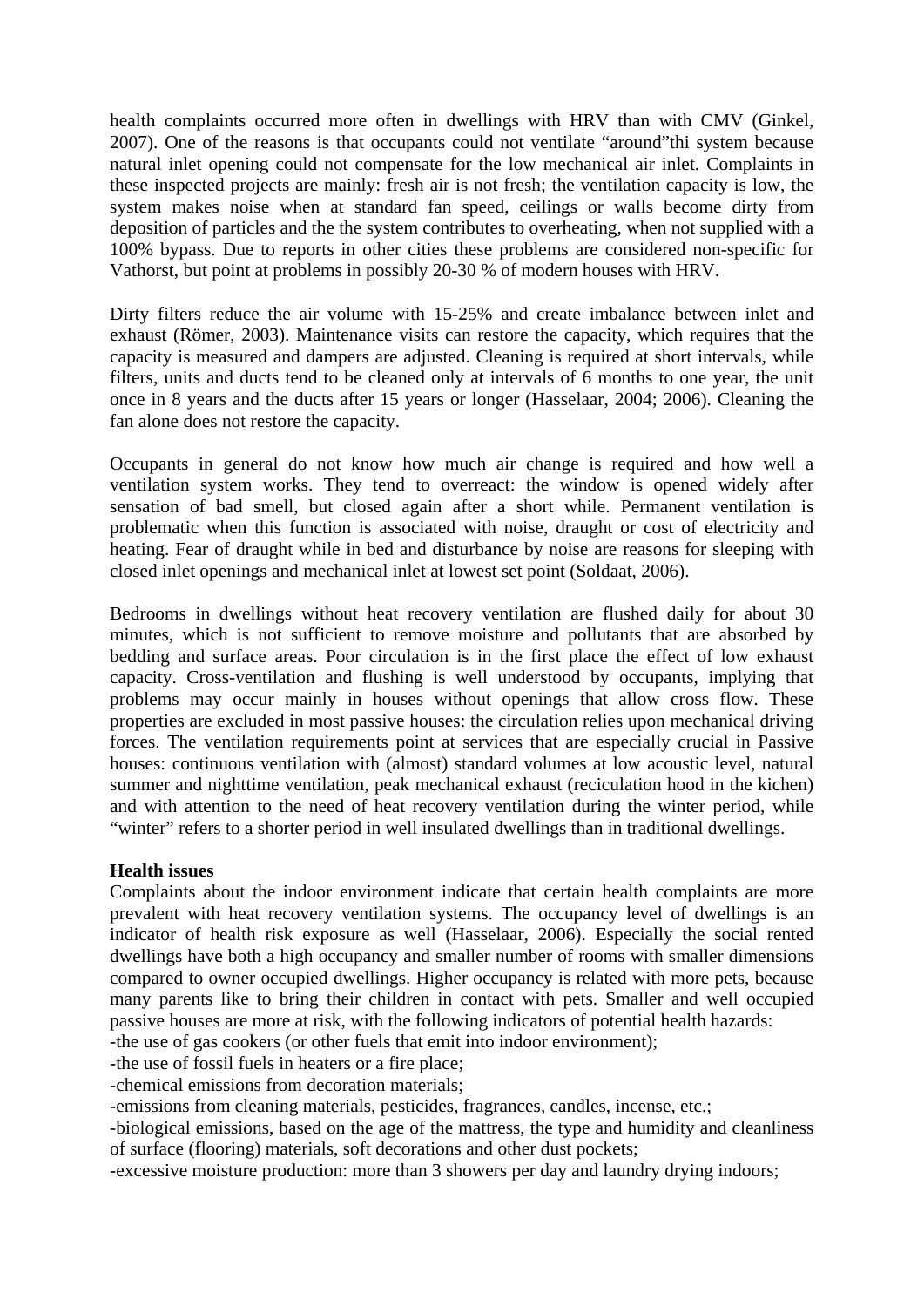-pet keeping (animals with hairs or feathers);

-smoking in the house with other people present.

-legionella risk in domestic water buffers with heat from solar panels or heat pumps.

The difference in perceived health problems between HRV and conventional mechanical exhaust systems and natural inlets was studied in Vathorst in the Netherlands. See Figure 1, based on Ginkel (2007). Poor overall ventilation explains these problems.



Figure 1. Percentage of non-case dwellings with a health problem. CMV = conventional mechanical (exhaust) ventilation with natural inlet functions,  $HRV = heat$  recovery balanced flow mechanical ventilation

#### **Temperature control**

Well insulated (passive) houses tend to be warm, because the effect of indoor heating load (people, computers, lighting, etc.) is high, relative to the minimal heating demand. The indoor heat load plus the diffues sunlight create potential overheating periods. Overheating can cause peak pollution concentrations, caused by "baking out" of emissions. "Dry air" is often a misperception of polluted air in combination with emission peaks caused by high temperatures. Dutch manufactured HRV systems with 100% bypasses over the heat recovery unit became available in 2004 but are not often applied because of their higher cost. An alternative is turning off the inlet fan, which requires that natural inlet openings are available. Cool night air can remove the overload of heat, provided it is possible to reach  $ACH = 2.5$  or more per individual room during the very early morning hours. In passive houses in the moderate climate regions of western Europe the indoor temperatures will be above 16°C for most of the year and likely 18-21°C as soon as the sun hits the windows, even without heating. Some cases show constant temperatures of 21-23°C without heating. In the test houses of the Ecobuild-Research project, that are well insulated (Rc=5 m2K/W and U-value of glazing lower than 1 W/m2K) with large openings facing south, no heating is required even with outdoor temperatures below zero, on sunny days (Römer 2003). A phenomenon that has caused complaints is the high radiant temperature from sunlit double glazing  $(U<1.4 W/m<sup>2</sup>K)$ . The temperature of the inner window blade reaches temperatures of  $33 - 40^{\circ}$ C and the effect is a large heating load with high radiant temperatures. Triple glazing is expected to avoid this problem. The temperature also increases behind perpendicular sun screens inside the house or parallel to the façade outdoors. Sun shades that allows free airflow under the screens allow colling of the glass panes by outdoor air. Complaints of overheating causes stress and this phenomenon emphasises the need for effective natural ventilation services, regardless of the type of ventilation system that is being applied.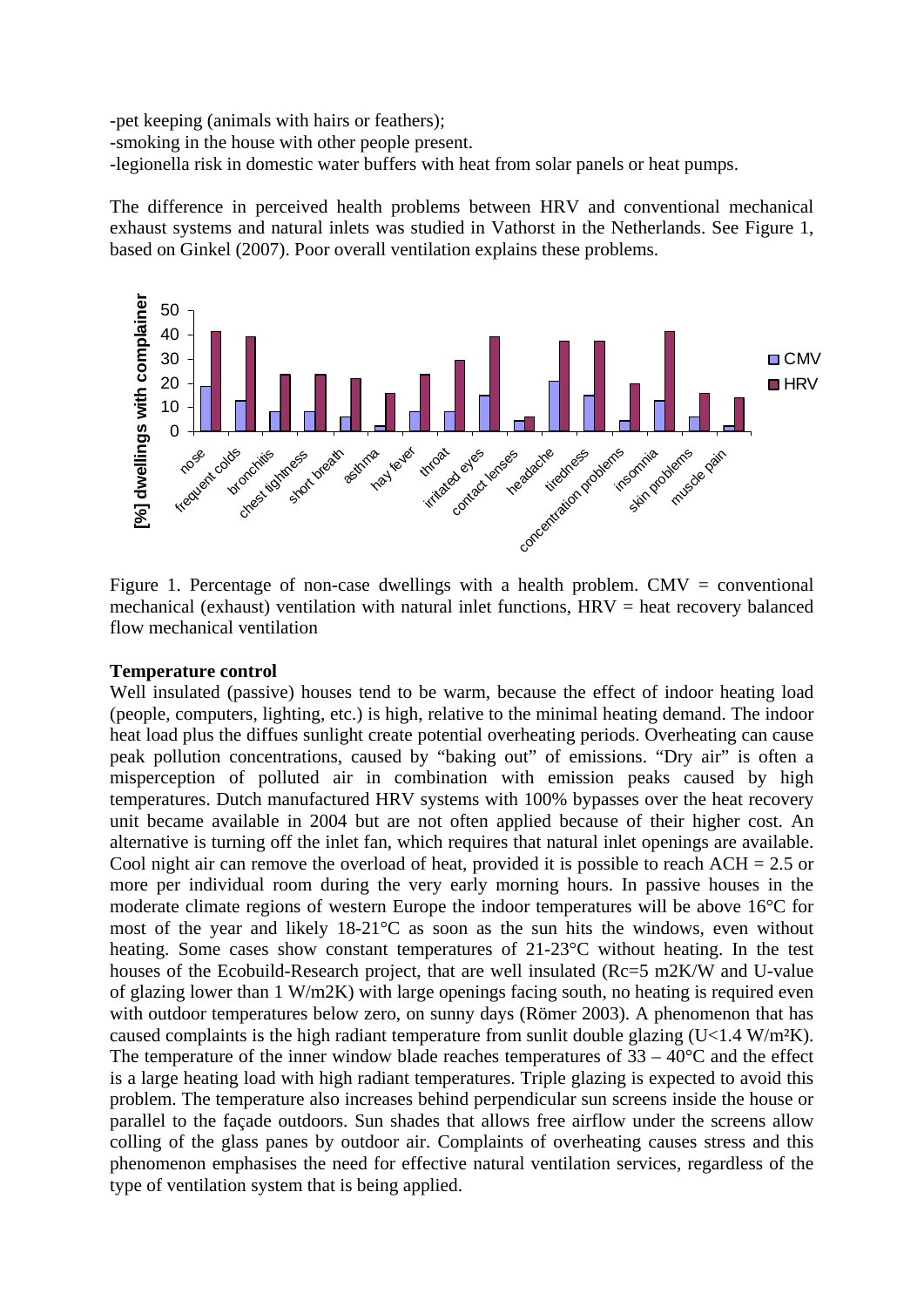Ventilation has become a control feature of the temperature in well-insulated houses, especially in bedrooms all year round and in the living room during the summer season. However, when in passive houses the indoor environment has cooled down, because of flushing with outdoor air, and no heating system is available, or the capacity is low, it may take awhile before the temperature is corrected. Occupants tend to open doors to circulation areas in that case. Other occupants prefer a place where one can warm up in a short time, in the bathroom or in the living room, after coming home from the cold. It means a preference in passive houses form some small climate systems with "personal" control features and enough capacity for fast adjustment to lower or higher temperatures.

# **Participation in the planning process**

Participative design is viewed either as not needed, or otherwise too costly, too complex and too time consuming. Certain good examples indicate, however, that participation procedure can speed up the design and building processes, creates better insight into the market potential of developments and results in empowered occupants who understand how to use the house, who trust the housing manager and learn more about their neighbors in the process (Versteeg 2007). Home visits represent a powerful communication strategy with more impact on mutual respect and on understanding needs than questionnaires and large meetings. This form of participation replaces in recent projects the concept of "community representation" in which a few socially active persons influence decisions that have impact on a community. Also, horizontal communication tends to replace social action strategies. The goal is a better power balance through harmonious cooperation.

Participation procedures can be successful especially when stakeholders are experts as users and where social learning is instrumental for good communication between the housing manager and tenants. Design qualities that occupants value to a great extent in housing projects are an elevator in multi-story housing, a large balcony, a quality kitchen and bathroom, and reward for personal taste and preferences for certain materials and colors. Insulating glazing is appreciated for thermal comfort and acoustic quality, but the acoustic effect increases the need of acoustical measures between houses. Thermal insulation reduces temperature differences and associated draught. Also, low noise levels from appliances are required, either by design or by sound silencing measures. Occupants tend to favor robust and low-maintenance solutions. Individual control of climatic conditions in individual rooms is an important feature.

#### **CONCLUSION**

Passive house technology is rewarded with enthusiasm in several Western European countries. The technology driven promotion and the strict application of the concept creates increased risk of design dictatorship. The promotion of the idea that the user must "be educated" and that SMART solutions are needed to prevent wrong behavior by the occupants, shows the need for participative design methods and for more flexibility in control functions for the users. The discussion on health risk and potential user dissatisfaction can support the improvement of passive house technologies.

Occupant preferences that need special attention in passive designs are:

-personal adjustment of temperature to create a warm spot;

-large capacity ventilation services with fine controls;

-means to control the temperature of individual rooms;

-flushing services to reduce overheating, or ceiling fan, ground to air heat exchanger;

-peak ventilation in the kitchen (discussion: exhaust through HRV unit or directly to outside);

-measures to prevent dirt deposition in the fan unit and heat exchanger from the cooker hood;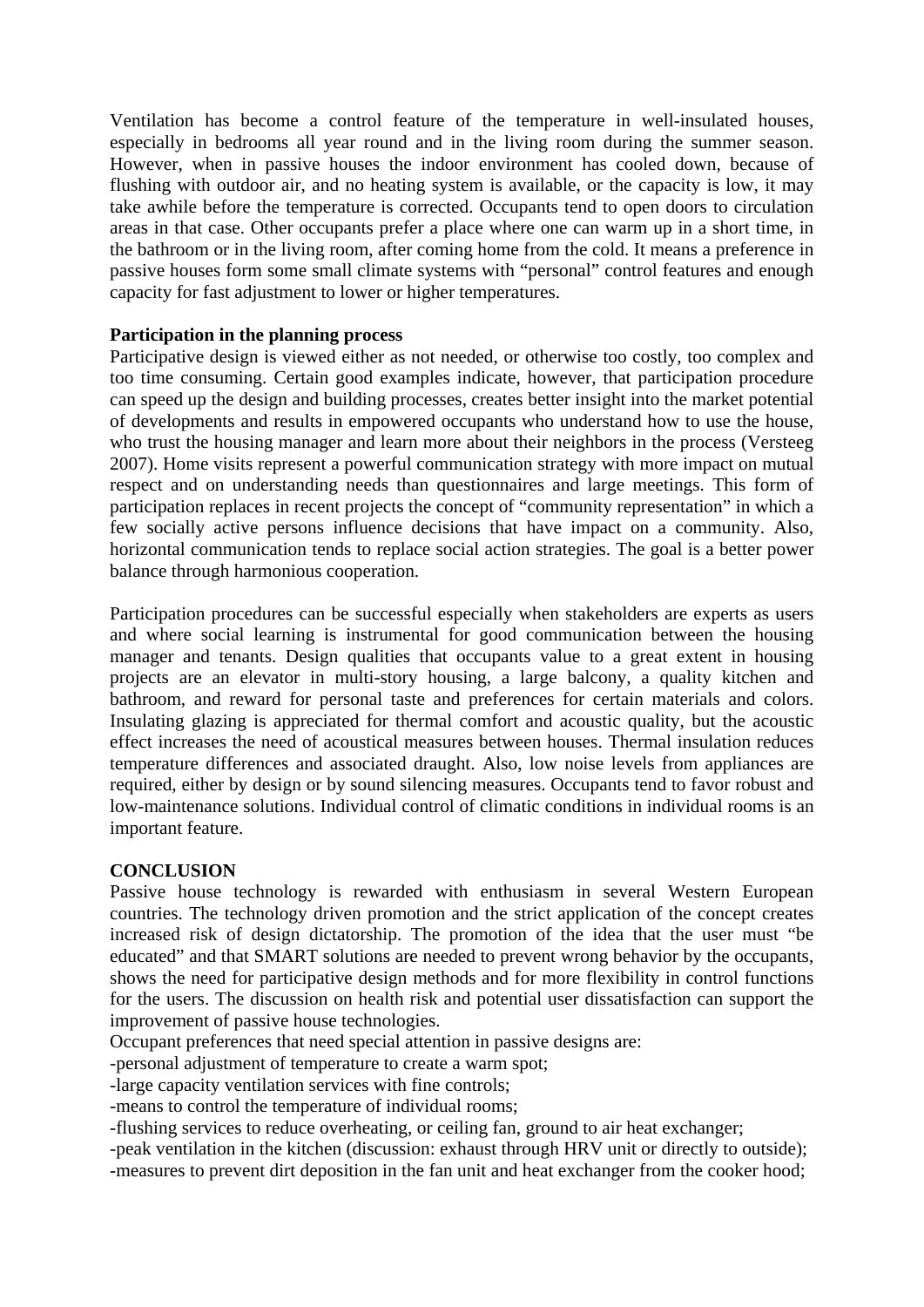-clean air (polluted air is mistaken for "dry" air); -low maintenance attention and easy to perform maintenance activities.

Criteria for improvements are summarized in Table 1.

| <b>Topic</b>                                               | <b>Functional criteria</b>                                          | <b>Technical criteria</b>                                                        |
|------------------------------------------------------------|---------------------------------------------------------------------|----------------------------------------------------------------------------------|
|                                                            |                                                                     |                                                                                  |
| Insulation package                                         | Deep position for windows                                           | Integrated in construction                                                       |
| Space for installations                                    | Easy to inspect/maintain                                            | Ducts, water, gas pipes in sight                                                 |
| Flexible heat source                                       | Personalized heating                                                | Heat radiant electric lighting electric<br>blanket, electric radiator            |
| Natural ventilation                                        | Safe summer and night use,<br>design of hybrid system               | Permanent basic ventilation, flexible<br>ventilation services                    |
| <b>HRV</b> ventilation                                     | Only when heating required,<br>adjustable volume per room           | Within two hours dry shower,<br>sufficient ACH during sleep                      |
| Containment of<br>pollutants                               | Closed kitchen                                                      | Bathroom with inlet and exhaust                                                  |
| Summer cooling                                             | Shading, south oriented                                             | Ceiling fan, automatic shading<br>device                                         |
| Domestic functions:<br>laundry washing,<br>drying, cooking | Prevent pollution indoors:<br>remove/isolate moisture<br>production | Covered outdoor area, special room,<br>electromagnetic oven, induction<br>cooker |
| Low noise level indoors                                    | Insulated technical room                                            | Acoustic level maximum 28-30<br>dB(A)                                            |
| Maintenance protocol                                       | Cyclic and by experts                                               | Filter cleaning /2 weeks, volume<br>adjustment /3 y, ducts clean /5 y            |
| Participative design                                       | Direct involvement of users in<br>design process                    | Social contract, transparent decision<br>making, feedback                        |

Table 1. Functional and technical design and user criteria.

The major recommendations are: design of hybrid ventilation system, reduction of the noise level of HRV ventilation, frequent cleaning of the components of the air inlet system, good sun shading and innovation for flexible heating sources.

The indoor air quality depends, because of prevailing critically low ventilation capacities, on the emission by household activites such as washing and laundry drying, emissions from storage in a workshop and noise and even emissions from the installations for heating and ventilaiton To prevent pollution, a place outside the protecting envelope could be designed for these functions. The same goes for uncontrollable or indispensable heat sources, especially when there is no option to increase the ventilation volume.

The design of the air duct system is crucial for noise production and for energy efficient function of fans: the heat exchanger and fan unit require a central position in the dweling, with air ducts designed for low pressure losses. Inlet openings opposite from exhaust openings work better than circulation depending on the induction effect of inlet dampers. In general, the air volumes tend to fall back because of clogging of filters and dirt on fan blades, asked for over-capacity in the design stage. The two inspected cases reveal poor attention to inspection and cleaning of ducts. Pollution from deposited dirt in the system can become a health risk after some years.